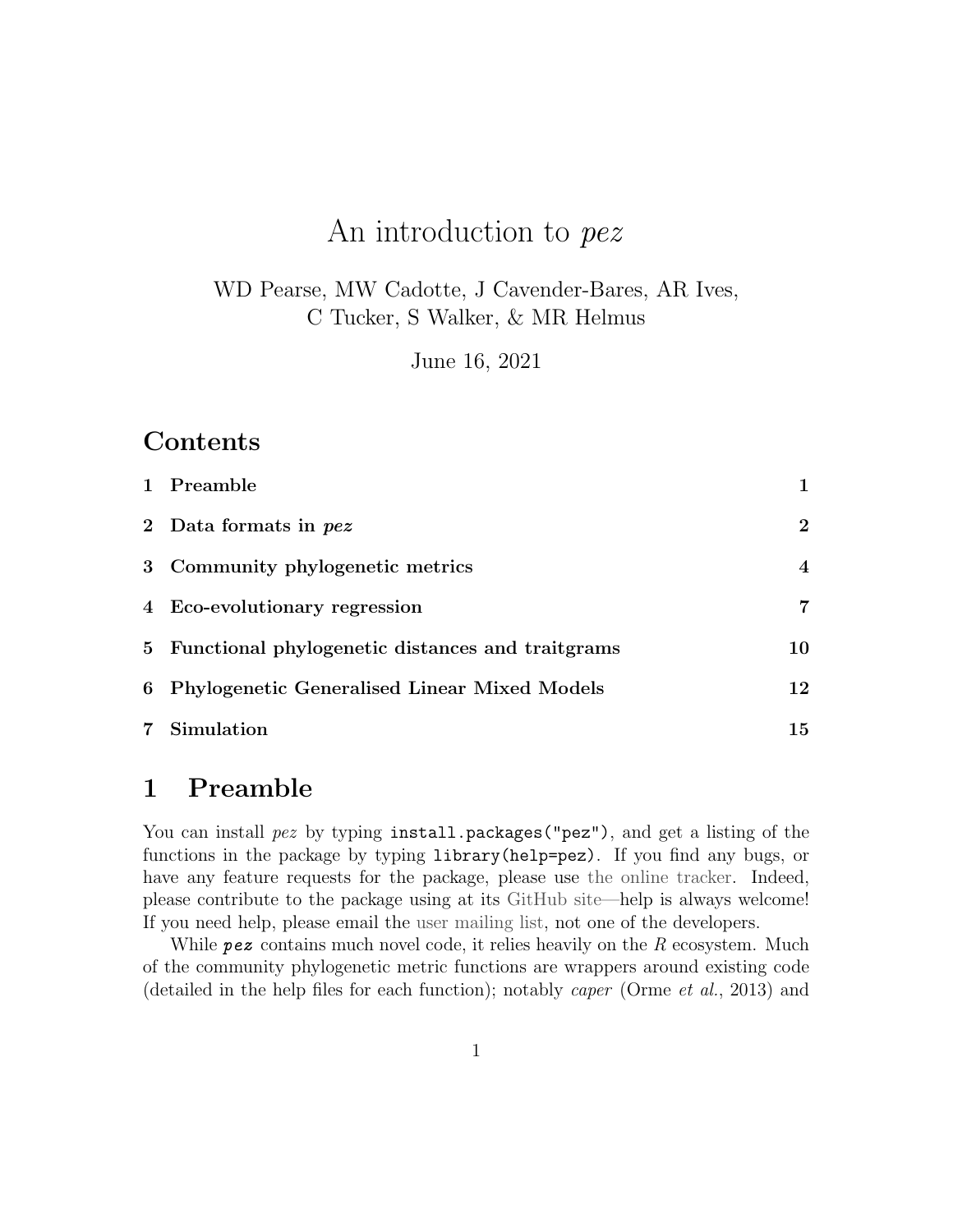picante [\(Kembel](#page-16-1) et al., [2010\)](#page-16-1) but many others as well. Please cite the authors of these packages in your publications so that their hard-work is rewarded!

The functions within pez are grouped into families; thus, while there is no pez.metric function, there is a help-file with this title that describes over thirty different functions. Looking for the help file for each of these functions will take you to combined, 'overview' help-file.

Often, pez functions will return warnings (and sometimes error messages!) because certain metrics or methods are not appropriate for the kinds of data you are working with. Indeed, you will see such warnings in this vignette. These are not bugs; one simply cannot calculate some metrics without fully resolved phylogenies, and some models do not make sense without certain kinds of data.

#### <span id="page-1-0"></span>2 Data formats in *pez*

pez functions work with comparative.comm objects (comparative community ecology). These are designed to help keep phylogenies, community data matrices, species trait data, and environmental data all in the same place in a format that makes it easy to work with them. They're much less scary than they sound!

Below we load pez, some example data that comes with it, and then make a comparative.comm object. You can examine the phylogeny (tree), community data (comm), and trait data (data) that went into making dataset for yourself, although all the data types are explained in more detail below. A phylogeny and a community matrix are all you need to make a comparative.comm object; everything else is optional. Below we use the [Helmus](#page-16-2) *et al.*  $(2014)$  dataset to show *pez*'s features.

```
library(pez)
data(laja)
data <- comparative.comm(invert.tree, river.sites,
    invert.traits, river.env)
```
pez is conservative; if you give it trait data for only half of the species in your community data, the comparative.comm object will only contain data on those species that have both trait data and community data. The same goes for the phylogeny, and for sites with environmental data. pez will warn you about the loss of species or traits when you print the object to screen, and while it's making the comparative.comm object (unless you set the argument warn=FALSE).

You can also subset your comparative.comm object to exclude certain species or sites, in much the same way you can a data.frame. Dropping a site that contained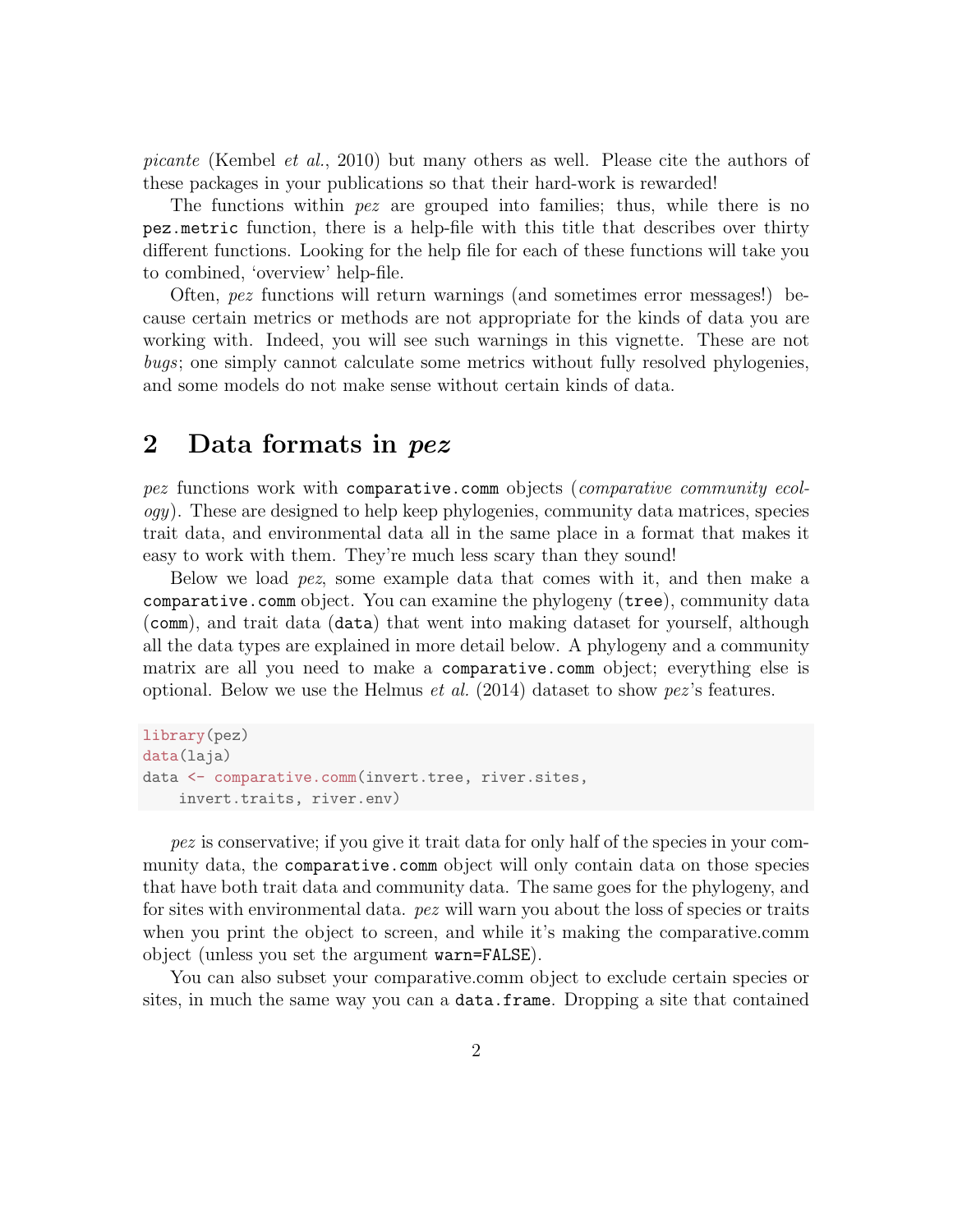the only instance of a species will remove it from dataset, and pez will not warn you about this unless you specify [,, warn=TRUE].

```
site.subset \leq data[1:5, ]spp.subset <- data[, 1:3]
```
pez makes it easier to work with and manipulate datasets. The functions species and sites are safe ways of manipulating all the parts of your data at the same time. For example:

```
species(data)[1:2]
## [1] "Acari" "Erpetogomphus"
species(data)[1:2] <- c("new", "names")
sites(data)[1:2] <- c("newer", "names")
data <- data[, colSums(data$comm) > 5]
traits(data)$new.trait <- rep("nonsense",
   nrow(traits(data)))
traits(data)$new.trait <- NULL
```
The final example above showed you can work with the internal components of a comparative.comm to get things done quicker, in this case removing all species that were only recorded five times or fewer in the dataset. The help entry for  $cc$  manip contains more examples, and plot.comparative.comm is a quick plotting tool. We have also provided the comm,  $phy(free)$ , traits, and env wrappers to examine and manipulate the community matrix, phylogeny, trait data, and environmental data, slots in your comparative.comm objects  $(e,q, phy(data)$  would return your phylogeny). We give some examples above, and you can find more in the help file for cc.manip. By using these wrappers, as opposed to interacting directly with the slots in your comparative.comm object, you ensure your species and sites remain consistent across your data, and make your code a little easier to read. Internally, your trait data are stored in the data slot; this means that comparative.comm is compatible with the caper package. Anything you can do in that  $(e.g., PGLS)$ regression, comparative modelling and simulation) can be done using you data in pez without modification.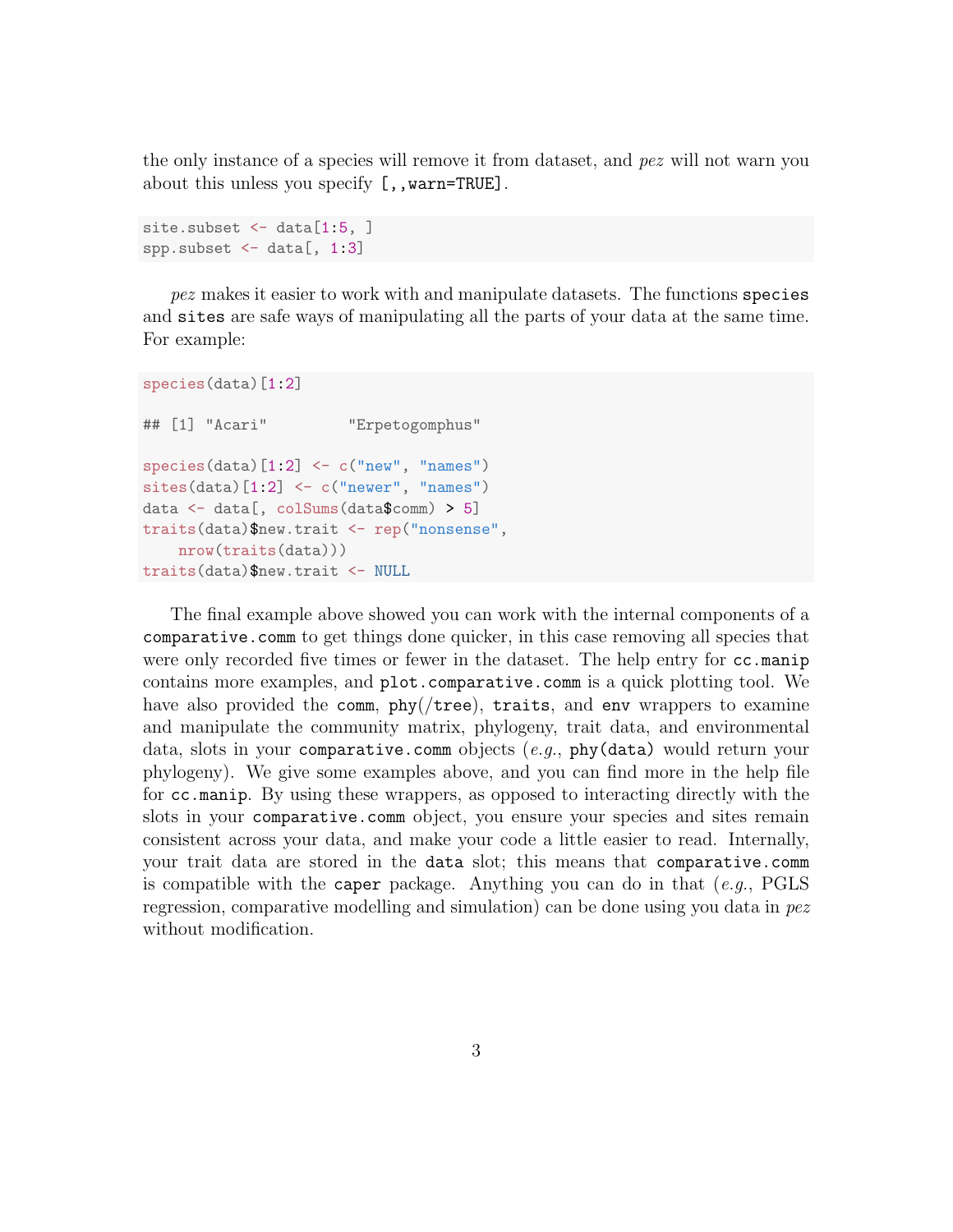# <span id="page-3-0"></span>3 Community phylogenetic metrics

pez splits community phylogenetic metrics into four functions according to the scheme outlined by [Pearse](#page-16-3) *et al.* [\(2014\)](#page-16-3):  $pez$  shape,  $pez$  evenness,  $pez$  dispersion, and pez.dissimilarity. Shape metrics measure the structure of a community phylogeny, while evenness metrics additionally incorporate species abundances. Dispersion metrics examine whether phylogenetic biodiversity in an assemblage differs from the expectation of random assembly from a given set of species. Finally, dissimilarity measures the pairwise difference in phylogenetic biodiversity between assemblages.

You can calculate all metrics within a class at the same time (which is what we recommend), or you can pick a particular one. The intention is to make it easy to work with different community phylogenetic metrics, since each captures a different part of the structure of your data. Working with shape, evenness, and dispersion metrics is exactly the same, so below we only show shape.

```
shape.output <- pez.shape(data)
## Warning in x(data, dist = dist, abundance.weighted = FALSE, which.eigen =
which.eigen): This won't work for abundance weighted (yet) - Will, look up
the weighting package
## Warning in x(data, dist = dist, abundance.weighted = FALSE, which.eigen =
which.eigen): This won't work for abundance weighted (yet) - Will, look up
the weighting package
dim(shape.output)
## [1] 11 19
shape.output [1:3, 1:3]
## pd.pd pd.pd.ivs psv
## CA 6426.567 -53.51115 0.6618014
## FC 4325.100 11.79561 0.7201516
## LA 4791.700 -63.29775 0.6660466
```
Both shape and evenness metrics, by default, only calculate the all-quick metrics; specifying metric='all' will calculate slower metrics such as Pagel's  $\lambda$ . These can take a very long time to calculate for large datasets! You can also calculate these metrics using functional traits, a square-rooted phylogeny (following [Letten &](#page-16-4) [Cornwell,](#page-16-4) [2014\)](#page-16-4), or any kind of distance matrix you can put together. The argument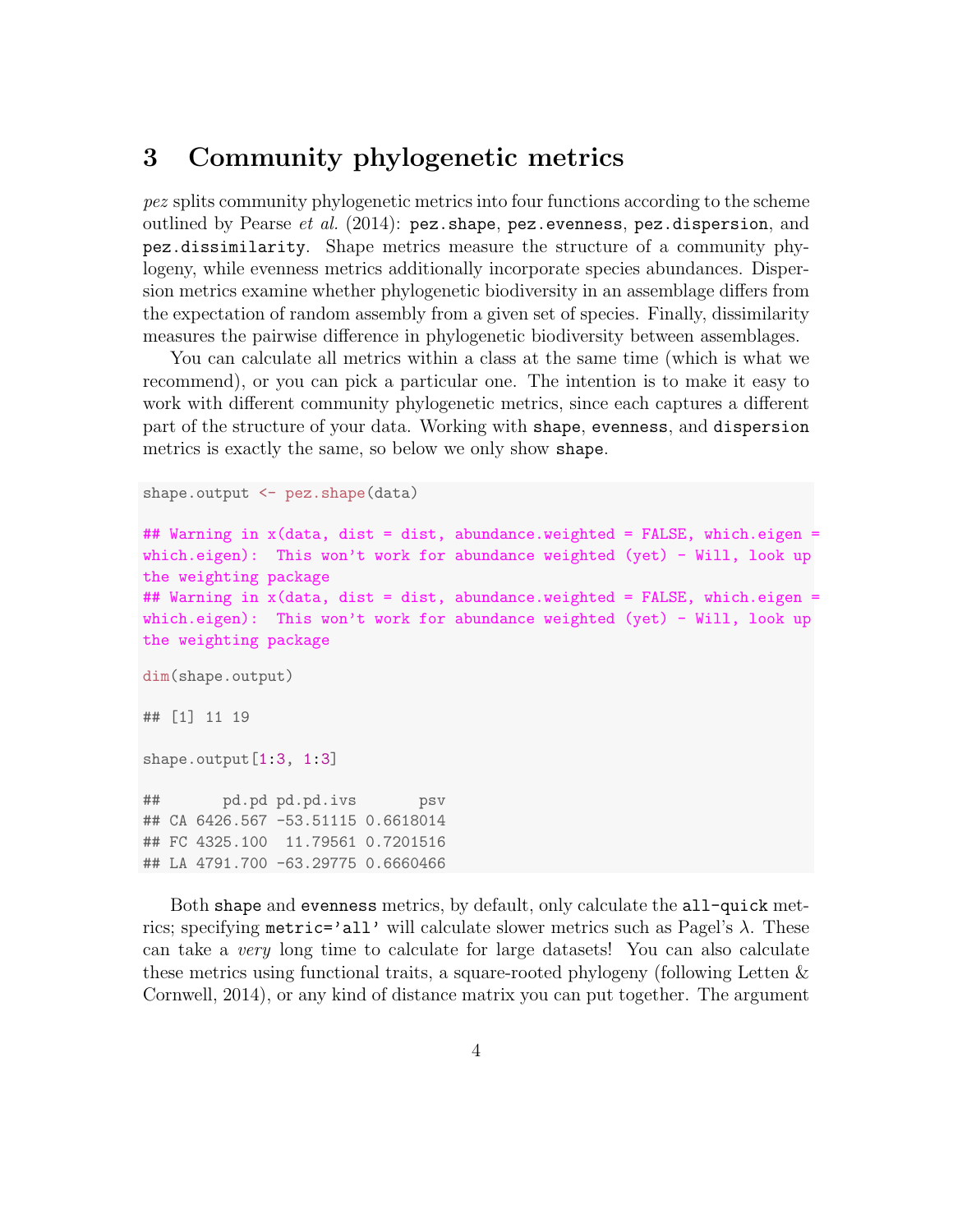traitgram can be used to set a distance matrix that mixes explanatory power from phylogeny and traits, following [Cadotte](#page-15-0) et al. [\(2013\)](#page-15-0) (see below), and you can compare the output of different traitgram values. Not all metrics can meaningfully be calculated using external distance matrices, traitgrams, or square-rooted phylogenies, however, and such metrics will not be calculated (and no errors will be displayed).

```
sqrt \leq pez.shape(data, sqrt.phy = TRUE)
## Warning in x(data, dist = dist, abundance.weighted = FALSE, which.eigen =
which.eigen): This won't work for abundance weighted (yet) - Will, look up
the weighting package
## Warning in x(data, dist = dist, abundance.weighted = FALSE, which.eigen =
which.eigen): This won't work for abundance weighted (yet) - Will, look up
the weighting package
traits <- pez.shape(data, traitgram = 1) #traits alone
## Warning in x(data, dist = dist, abundance.weighted = FALSE, which.eigen =
which.eigen): This won't work for abundance weighted (yet) - Will, look up
the weighting package
## Warning in x(data, dist = dist, abundance.weighted = FALSE, which.eigen =
which.eigen): This won't work for abundance weighted (yet) - Will, look up
the weighting package
traits \leq pez.shape(data, traitgram = c(0,0.5)) #phylogeny and both
## Warning in x(data, dist = dist, abundance.weighted = FALSE, which.eigen =
which.eigen): This won't work for abundance weighted (yet) - Will, look up
the weighting package
## Warning in x(data, dist = dist, abundance.weighted = FALSE, which.eigen =
which.eigen): This won't work for abundance weighted (yet) - Will, look up
the weighting package
## Warning in x(data, dist = dist, abundance.weighted = FALSE, which.eigen =
which.eigen): This won't work for abundance weighted (yet) - Will, look up
the weighting package
## Warning in x(data, dist = dist, abundance.weighted = FALSE, which.eigen =
which.eigen): This won't work for abundance weighted (yet) - Will, look up
the weighting package
```
traits <- pez.shape(data, ext.dist = as.dist(cophenetic(phy(data))))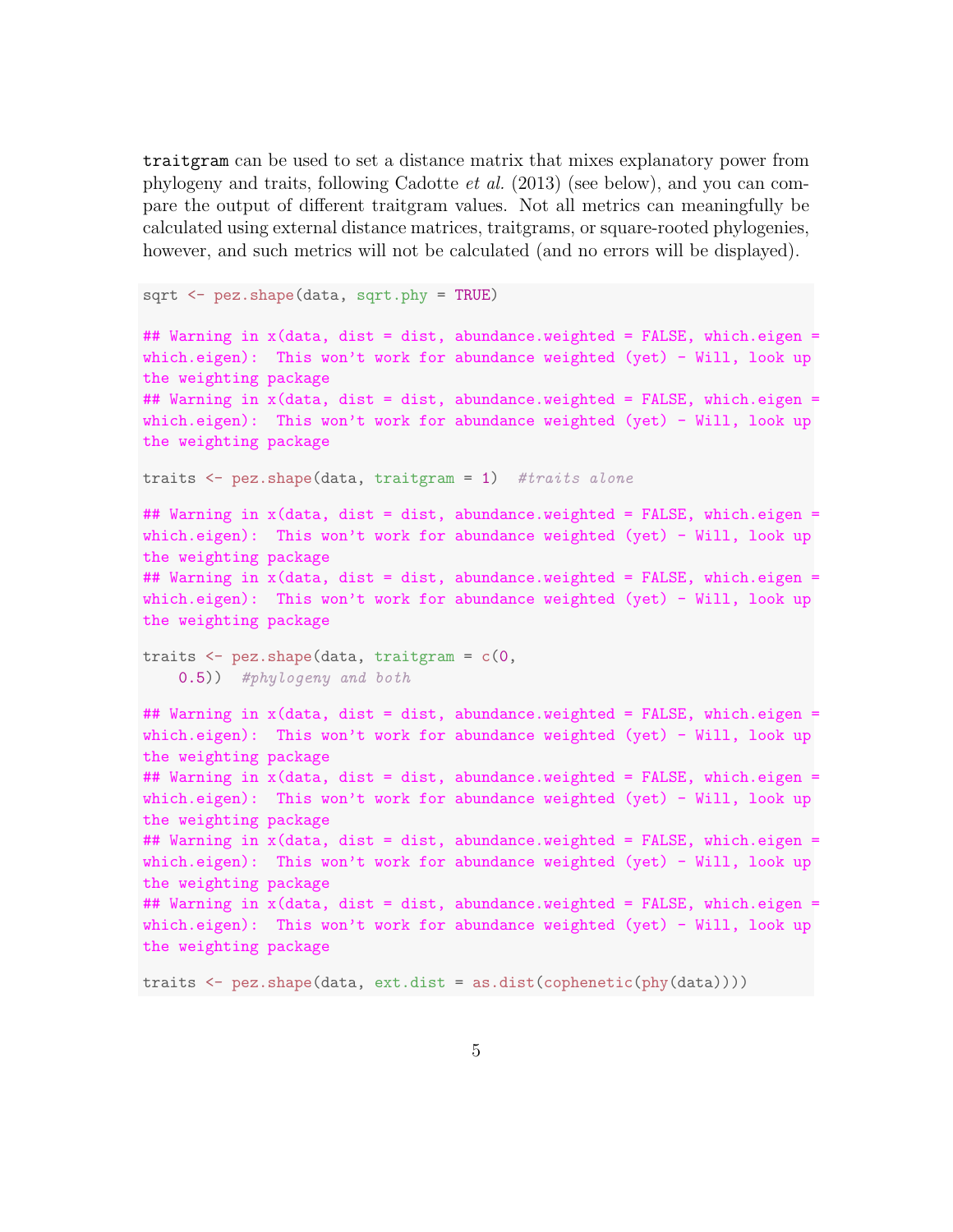```
## Warning in x(data, dist = dist, abundance.weighted = FALSE, which.eigen =
which.eigen): This won't work for abundance weighted (yet) - Will, look up
the weighting package
## Warning in x(data, dist = dist, abundance.weighted = FALSE, which.eigen =
which.eigen): This won't work for abundance weighted (yet) - Will, look up
the weighting package
```
dissimilarity works slightly differently, because it returns a list of distance matrices that describe your community data. phylosor [\(Bryant](#page-15-1) et al., [2008\)](#page-15-1) is reported as a dissimilarity in pez: it's not the fraction of shared branch lengths, but 1- the fraction of shared branch length. This is not how it is in other packages, but remember: the function is called dissimilarity!

```
dist <- pez.dissimilarity(data, "phylosor")
plot(hclust(dist$phylosor))
```


**Cluster Dendrogram**

hclust (\*, "complete") dist\$phylosor

It is possible to calculate any arbitrary combination of metrics using generic.metrics, and compare those metrics with values derived from null distributions (generic.null).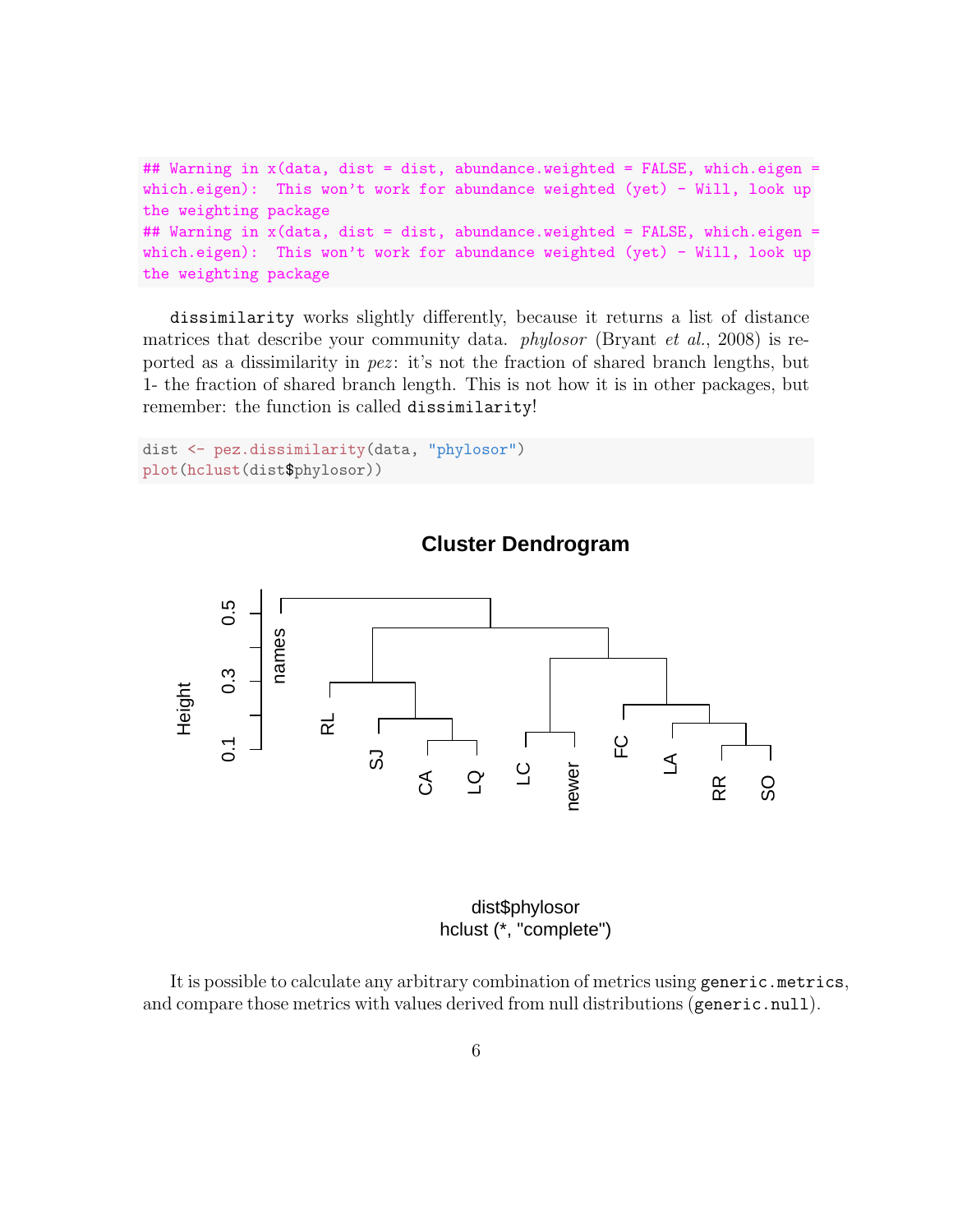You can get a list of the metrics you can calculate by looking at ?pez.metrics; there are many, but they all follow the same naming (.name) and argument conventions. Note that you can also pass arguments (external distance matrices, etc.) to all the metrics you calculate.

```
metrics <- generic.metrics(data, c(.mpd,
    .pse, .ses.mpd))
# null.comparisons <-
# generic.null(data, c(.mpd,.pse))
metrics <- generic.metrics(data, c(.mpd,
    .mntd), dist = as.dist(cophenetic(phy(data))))
```
## <span id="page-6-0"></span>4 Eco-evolutionary regression

Calculating metric values is useful, but often we want to make statistical models. pez features a set of regression techniques, based on [Cavender-Bares & Wilczek](#page-15-2) [\(2003\)](#page-15-2), [Cavender-Bares](#page-15-3) et al. [\(2004\)](#page-15-3), and [Cavender-Bares](#page-15-4) et al. [\(2006\)](#page-15-4), which are described in the helpfiles for eco.xxx.regression and fingerprint.regression.

The functions described in eco.xxx.regression focus on relating the co-occurrence of species to species' phylogenetic (phy), trait (trait), and environmental tolerances (env). The environmental tolerances are based on Pianka's distance and derived from your \$env data, while the trait distances can be based on any distance metric you can define. These are useful to explore your data, but also because the trait results are used in the fingerprint regression described below.

```
phy <- eco.phy.regression(data, permute = 10)
trait <- eco.trait.regression(data, permute = 10,
   method = "quantile", tau = c(0.25, 0.5,0.7))
trait <- eco.trait.regression(data, altogether = FALSE)
```
In the last line above, we calculated separate regressions for each trait in our dataset (returning a eco.xxx.regression.list object). While this isn't particularly thrilling in this dataset where we only have two traits, such a regression forms the basis of the fingerprint.regression. In this, we will regress the association between species co-occurrence and trait similarity for each trait against the phylogenetic conservatism of each trait. Which is a mouthful, but the papers describing it [\(Cavender-Bares](#page-15-3) et al., [2004,](#page-15-3) [2006\)](#page-15-4) go into more detail. pez does things slightly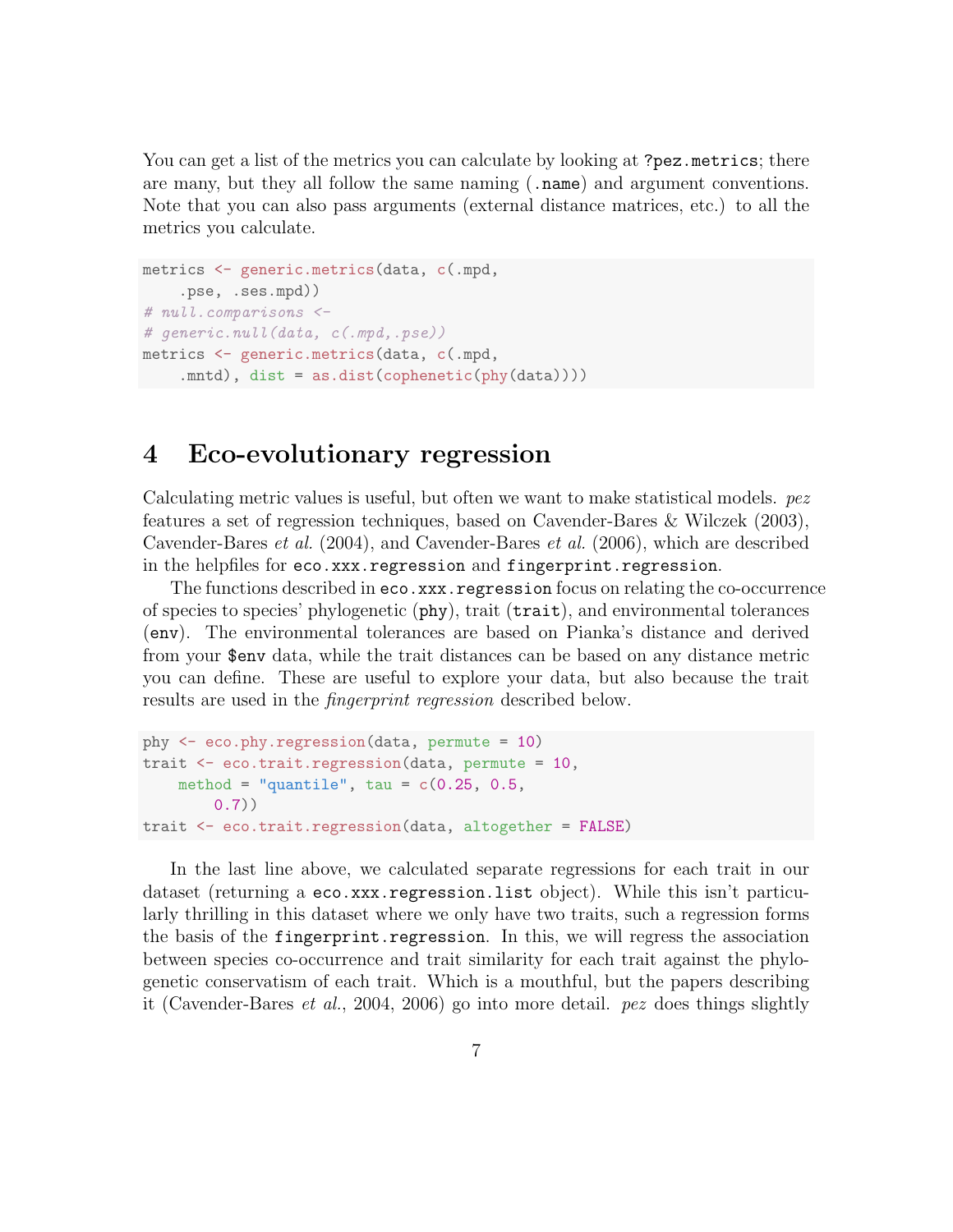differently to these original papers, in that it uses measures of phylogenetic 'signal' instead of Mantel tests (phy.signal), and provides more distance matrix and regression model options for the link between co-occurrence and trait similarity.

Figure [1](#page-8-0) may make things clearer. On the horizontal axis we move from where there is a positive correlation between co-occurrence and each trait's similarity (left) to a negative correlation (right). On the vertical axis, traits are arranged according to whether they show trait conservation (top) or lability/lack of phylogenetic inertia (bottom). Remember: each of your traits makes up one data-point in this space, but in figure [1](#page-8-0) we have made a cartoon of a single trait in different quadrants of the graph to make things clearer. If communities are not just assembled but have also evolved under limiting similarity, traits should tend to lie in the blue circle. Above the blue circle, traits have evolved under niche conservatism and habitat filtering is taking place across those traits. By creating a regression such as this with your data, you are directly relating the present-day ecology of species to their evolutionary history.

model <- fingerprint.regression(data, eco.permute = 10)

Once you've performed a *fingerprint regression* (the name is new to  $pez$ ), you can examine the coefficients of each of the \$eco and \$evo slots in your model, which correspond to the two axes in figure [1.](#page-8-0) Make sure you check which traits are where in your graph; not all traits are independent, either ecologically or evolutionarily, which could lead to bias. Examine the \$eco and \$evo slots in your output to see what it plotted where; you can plot these names by provide these two values and traits(data) to the function text. In our example here the results are not particularly interesting as we have only two traits!

It is worth pausing to consider the interpretation of various outcomes. A positive relationship would indicate a combination of environmental filtering on functional traits with multiple independent origins and limiting similarity of phylogenetically conserved functional traits. Note that a non-significant fingerprint regression does not indicate that the data are not interpretable. For example, traits concentrated in the top left quadrant (red circle) could most likely be interpreted in terms of niche conservatism because species with phylogenetically and functionally similar traits are found in the same habitats or communities. A negative relationship, in contrast, would be difficult to interpret because it would indicate a combination of niche conservatism (environmental filtering on conserved functional traits) and trait patterns of dissimilar labile traits within communities that could be generated any number of ways or result from stochastic processes. A further complication, of course, is that different measures of phylogenetic signal mean very different things; ensure that you understand how to interpret the metric you are using!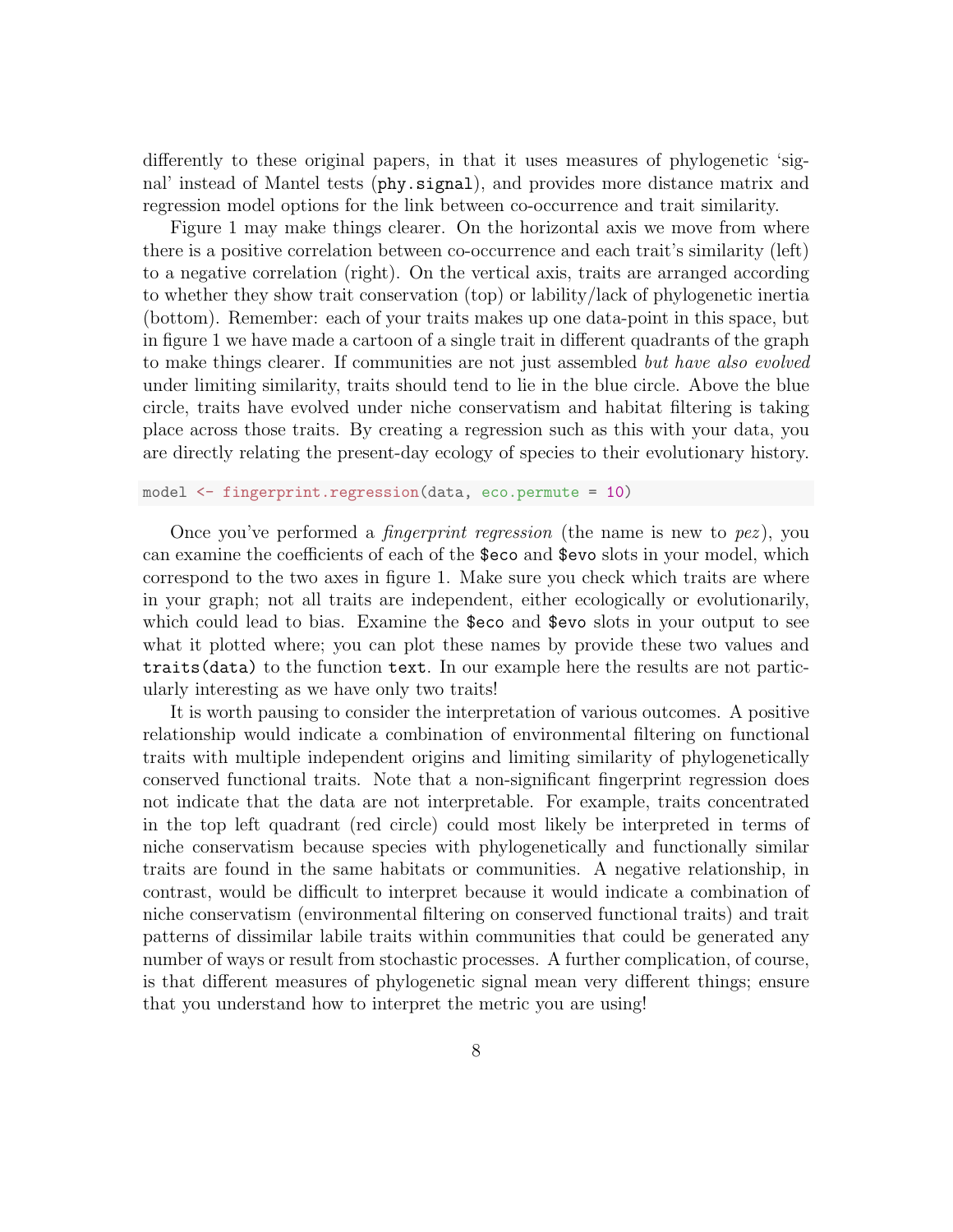

<span id="page-8-0"></span>Figure 1: Overview of a fingerprint regression. A hypothetical trait is shown in each quadrant; the size of the circles represents the numerical value of the trait, and colour of the circles represents hypothetical communities. Areas of interest on the diagram are coloured to mirror the discussion in the text. The quadrants are based on the framework of (Webb2002), although the axes are continuous following the approach used by (Cavender-Bares2004). Trait patterns in the bottom left quadrant can be interpreted as environmental filtering on labile (or phylogenetically convergent) traits. Trait patterns in the top right quadrant may be interpreted as indicative of limiting similarity of phylogenetically conserved traits: these patterns emerge when functionally and phylogenetically similar species co-occur less than expected. Finally, trait patterns in the bottom right quadrant indicate that functionally similar but phylogenetically distantly related species co-occur less than expected. Such a pattern may indicate limiting similarity of distantly related species but may be difficult to interpret.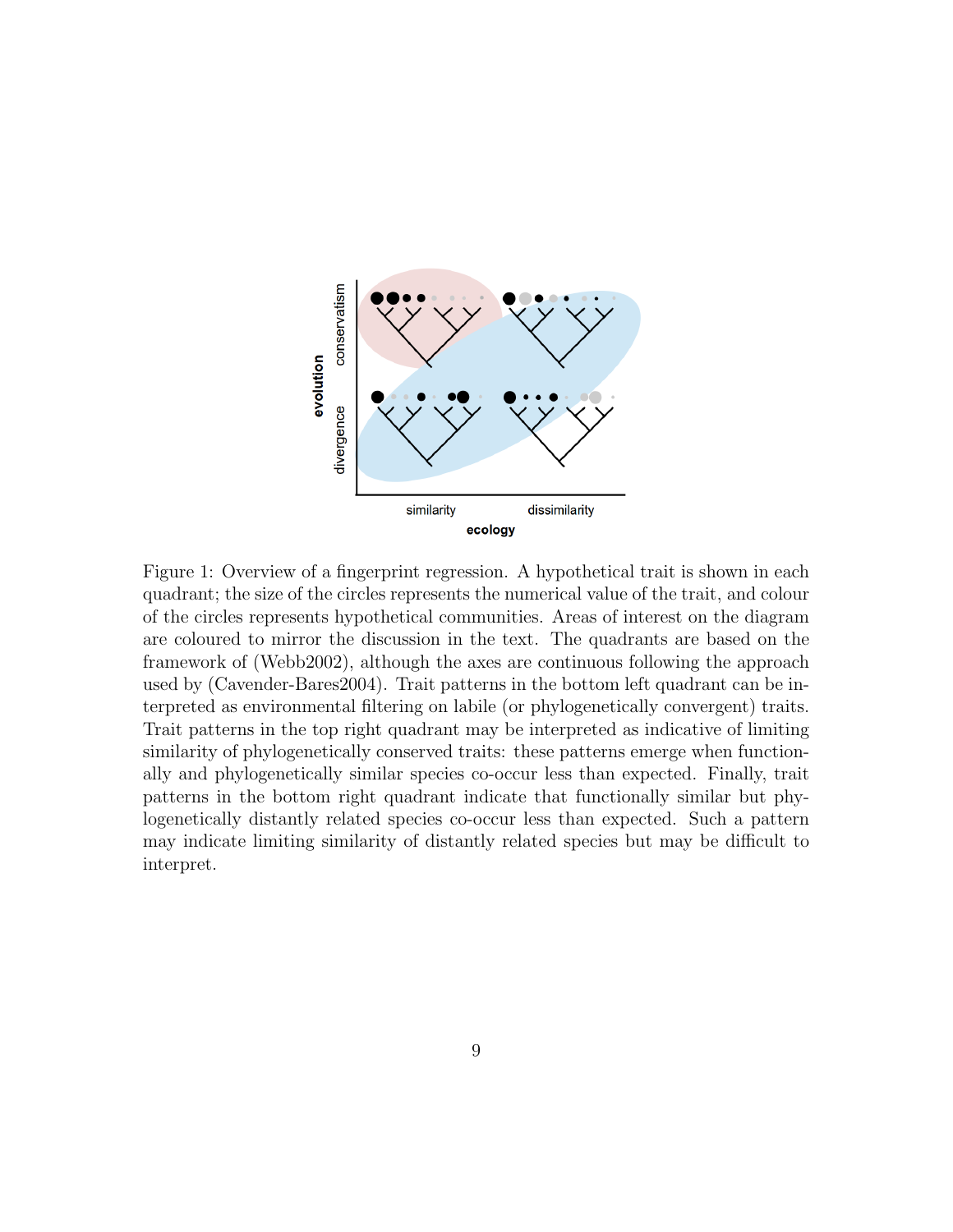An important caveat is that multiple processes may contribute to observed patterns making interpretation difficult [\(Cavender-Bares](#page-15-5) et al., [2009\)](#page-15-5). However, examination of which traits fall out in different quadrants can help provide functional interpretations of community patterns. For example, if disease resistance traits are highly conserved and occur in the top right quadrant where close relatives do not co-occur in communities, this would help implicate Janzen-Connell mechanisms as contributing to the community structure; testing such a hypothesis with experimental methods would be an important next step. Alternatively, if fire tolerance traits were found in the bottom left quadrant, a plausible interpretation would be that there had been repeated evolutionary origins of fire tolerance traits, and environmental filtering (by fire) operated on these phylogenetically convergent traits. Both of these scenarios could occur simultaneously and both would help explain an overdispersed (or even) pattern of community phylogenetic structure. In contrast, if fire tolerance traits appeared in the top left quadrant, one would implicate niche conservatism for fire-tolerance traits, and it would be reasonable to assume that fire acted as an environmental filter causing fire tolerant species to assemble in fire-dominated habitats and fire-intolerant species to assemble in habitats lacking fire.

## <span id="page-9-0"></span>5 Functional phylogenetic distances and traitgrams

Taxa differ both functionally and phylogenetically, a fact that is clearly illustrated us-ing traitgrams [\(Ackerly,](#page-15-6) [2009;](#page-15-6) [Evans](#page-15-7) *et al.*, [2009\)](#page-15-7). A traitgram of a comparative.comm object can be made using the traitgram.cc (a wrapper for the traitgram function in picante). Here is a traitgram for a particular assemblage of species against the length trait,

```
assemblage <- c("Nerophilus", "Hydroptila", "Psorophora",
                "Simuliidae", "Psychodidae", "Ceratopogon",
                "Nectopsyche", "Pedomoecus", "Ceratopsyche")
dataAssemblage <- data[, species(data) %in% assemblage]
traitgram.cc(dataAssemblage, "length")
```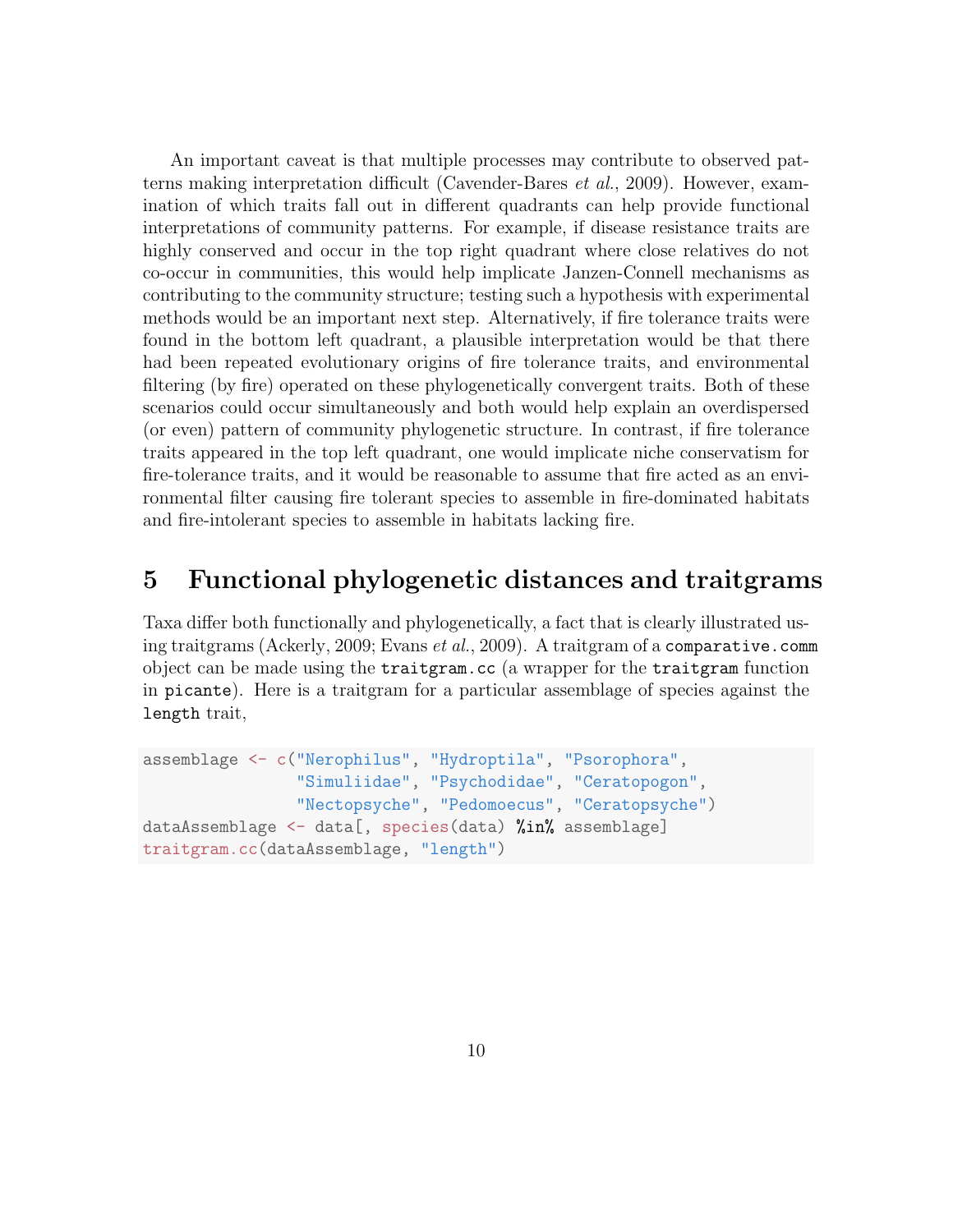

The traitgram plots the

phylogenetic time on the y-axis and length on the x-axis. Note that some taxa are very distantly related but nevertheless have converged to very similar trait values (e.g. Psorophora and Simuliidae), whereas others are closely related but functionally very dissimilar (e.g. Nerophilus and Nectopsyche).

[Cadotte](#page-15-0) et al. [\(2013\)](#page-15-0) argued that distances in this 'traitgram space' might provide a better indication of ecological differences between taxa, than if either function or phylogenetic data were used in isolation. If  $FD_{ij}$  and  $PD_{ij}$  are functional and phylogenetic distances between species  $i$  and  $j$ , the functional-phylogenetic distance between i and j is [\(Cadotte](#page-15-0) *et al.*, [2013\)](#page-15-0),

$$
((1-a)FD_{ij}^p + aPD_{ij}^p)^{1/p} \tag{1}
$$

where  $\alpha$  is the phylogenetic weighting parameter and  $p$  is the exponent for the  $p$ -norm combination of phylogenetic and functional distances (e.g.  $p = 2$  gives a Euclidean combination). This distance matrix can be computed using the funct.phylo.dist function. For example, for  $a = 0.5$ , and  $p = 2$ , we have,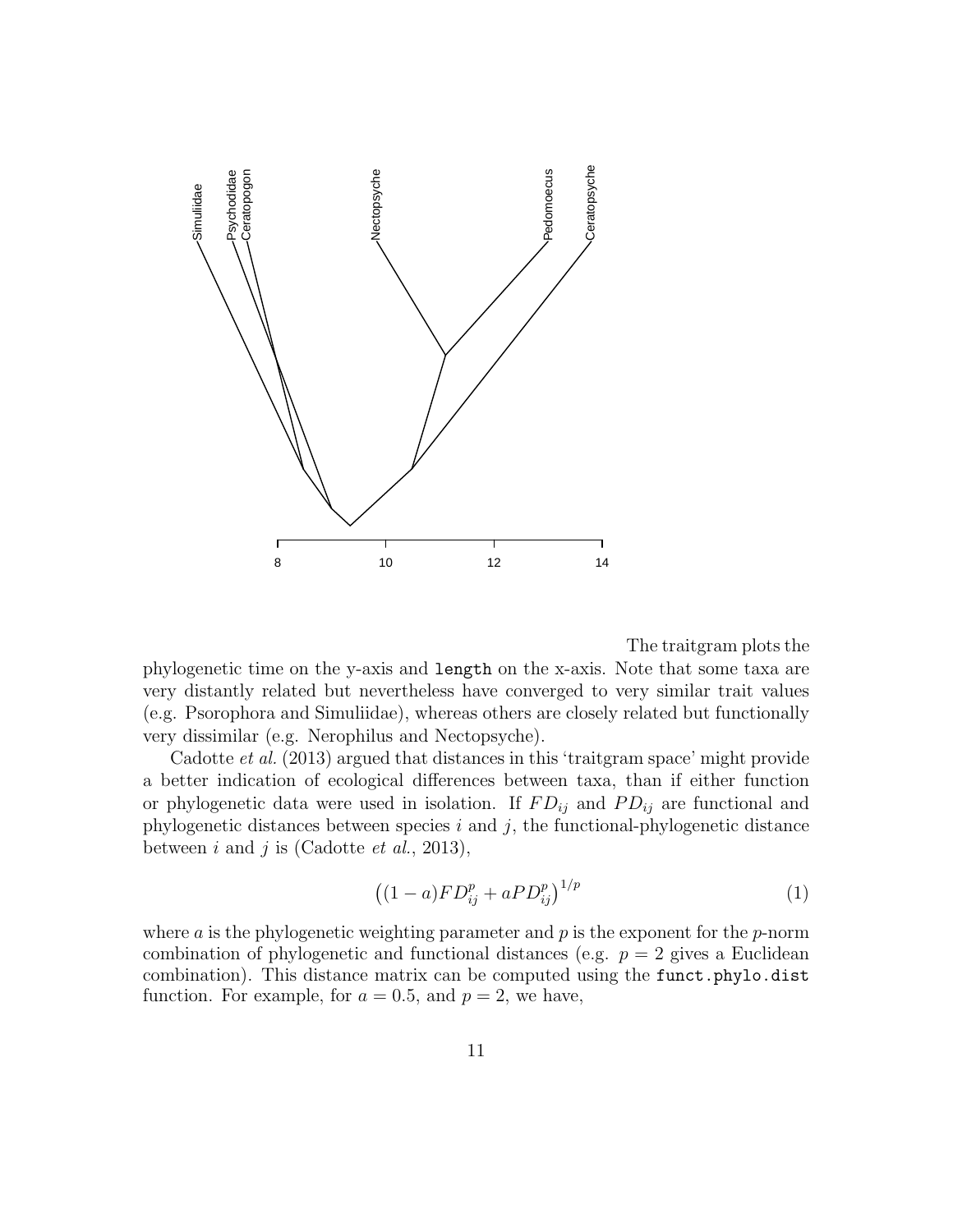fpd.data  $\leq$  funct.phylo.dist(data, phyloWeight = 0.5, p = 2)

One use of these distance matrices is in community randomisation tests [\(Cadotte](#page-15-0) [et al.](#page-15-0), [2013\)](#page-15-0), an example of which can be computed using the following code:

```
ses.mfpd.data <- .ses.mpd(data, dist=fpd.data)
head(ses.mfpd.data)[,c("ntaxa", "mpd.obs", "mpd.obs.p")]
## ntaxa mpd.obs mpd.obs.p
## CA 18 0.5553092 0.2007992
## FC 10 0.5802422 0.4595405
## LA 12 0.5525134 0.2557443
## LC 11 0.6463215 0.8741259
## LQ 20 0.5535377 0.1178821
## RL 11 0.5355776 0.2097902
```
## <span id="page-11-0"></span>6 Phylogenetic Generalised Linear Mixed Models

Phylogenetic Generalised Linear Models (PGLMMs) are powerful tools that permit detailed tests of what structures ecological communities. They were originally intended to examine phylogenetic patterns in community composition, sensitivity to environmental gradients (and variation in species' sensitivity based on trait data), and species co-occurrence (Ives  $&$  Helmus, [2011\)](#page-16-5). They were later extended to model interaction networks [\(Rafferty & Ives,](#page-16-6) [2013\)](#page-16-6), and both of these methods are flexibly implemented in pez such that they can take any kind of correlation structure, whether it be among species or among sites  $(e,q)$ , spatial auto-correlation). Both species occurrence and abundance can be modelled, depending on the error family specified.

What follows is a simple example of how to simulate, and then analyse, the most basic kind of PGLMM. The help file for PGLMM is quite thorough; the first section provides a helpful reference for how to quickly fit different kinds of models once you are familiar with the approach. What follows is a greatly condensed version of the second section; the help file contains much more information of why and how each step of the simulation works.

```
# Basic parameters
nspp <- 15
```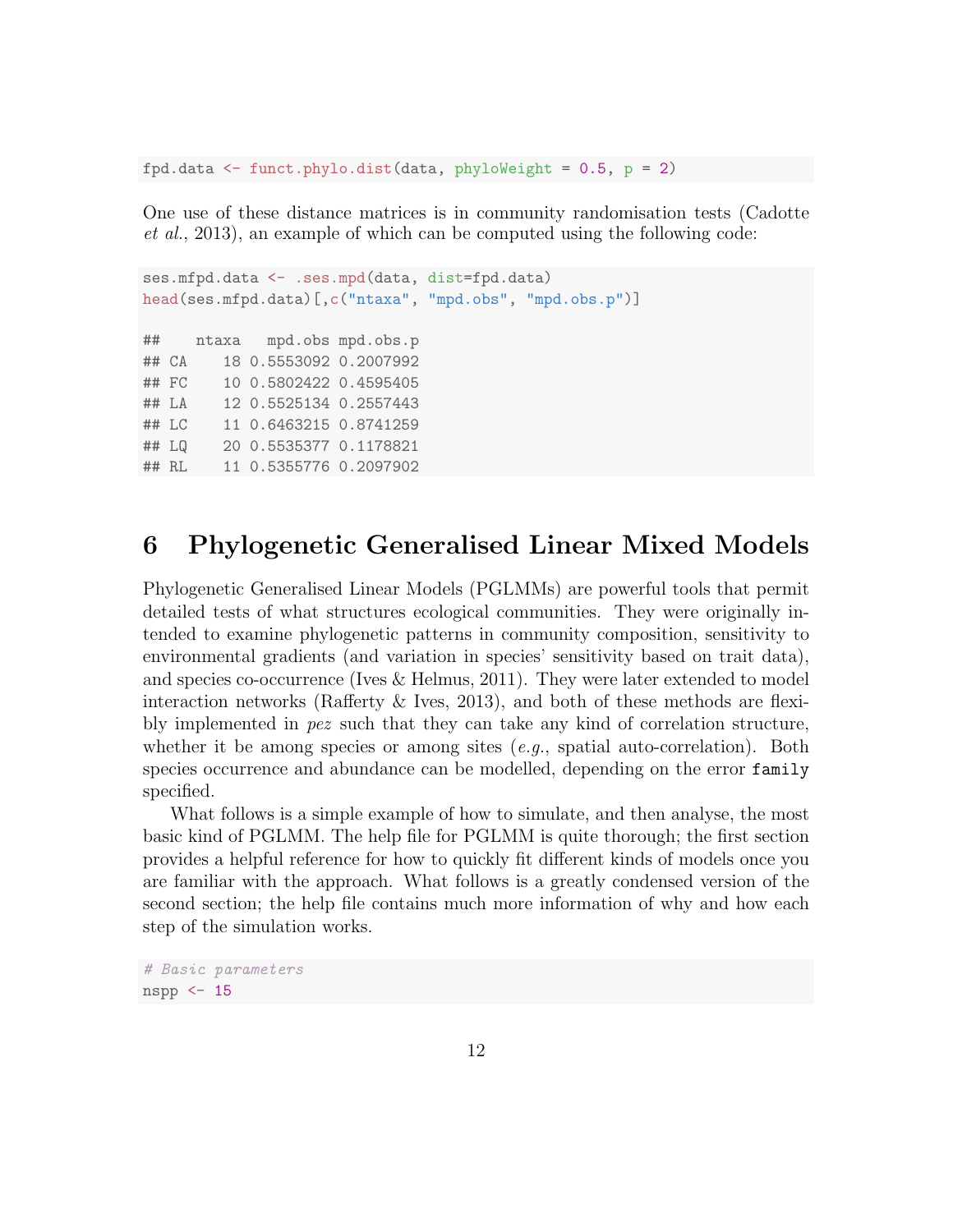```
nsite \leftarrow 10
# Fixed effects
beta0 \le - beta1 \le - 0
# Random effects' magnitudes
sd.B0 \leq - sd.B1 \leq -1# Generate environmental site variable
X \leftarrow matrix(1:nsite, nrow = 1, ncol = nsite)X \leftarrow (X - \text{mean}(X)) / \text{sd}(X)# Simulate phylogeny
phy <- compute.brlen(rtree(nspp), method = "Grafen",
    power = 0.5)
# Standardise phy. covariance matrix
Vphy <- vcv(phy)
Vphy <- Vphy/(det(Vphy)^(1/nspp))
# Generate phylogenetic signal in
# parameters
iD \leftarrow t(chol(Vphy))b0 <- beta0 + iD %*% rnorm(nspp, sd = sd.B0)
b1 \le beta1 + iD %*% rnorm(nspp, sd = sd.B1)
# Simulate presences
y \leftarrow \text{matrix}(\text{outer}(b0, \text{array}(1, \text{dim} = c(1,nsite)), nrow = nspp, ncol = nsite) +matrix(outer(b1, X), nrow = nspp, ncol = nsite)e \leftarrow \text{norm}(\text{nspp} * \text{nsite}, \text{sd} = 0)y \leftarrow y + \text{matrix}(e, nrow = nspp, ncol = nsite)y \leftarrow \text{matrix}(y, nrow = nspp * nsite, ncol = 1)Y \le rbinom(n = length(y), size = 1, prob = exp(y)/(1 +
    exp(y))Y \leftarrow matrix(Y, nrow = nspp, ncol = nsite)# Neat up the data to show structure
rownames(Y) <-1:nspp
colnames(Y) <- 1:nsite
```
Arguably the most important thing for you to understand about the above is what Y represents: it is a matrix where each species has its own row, and each site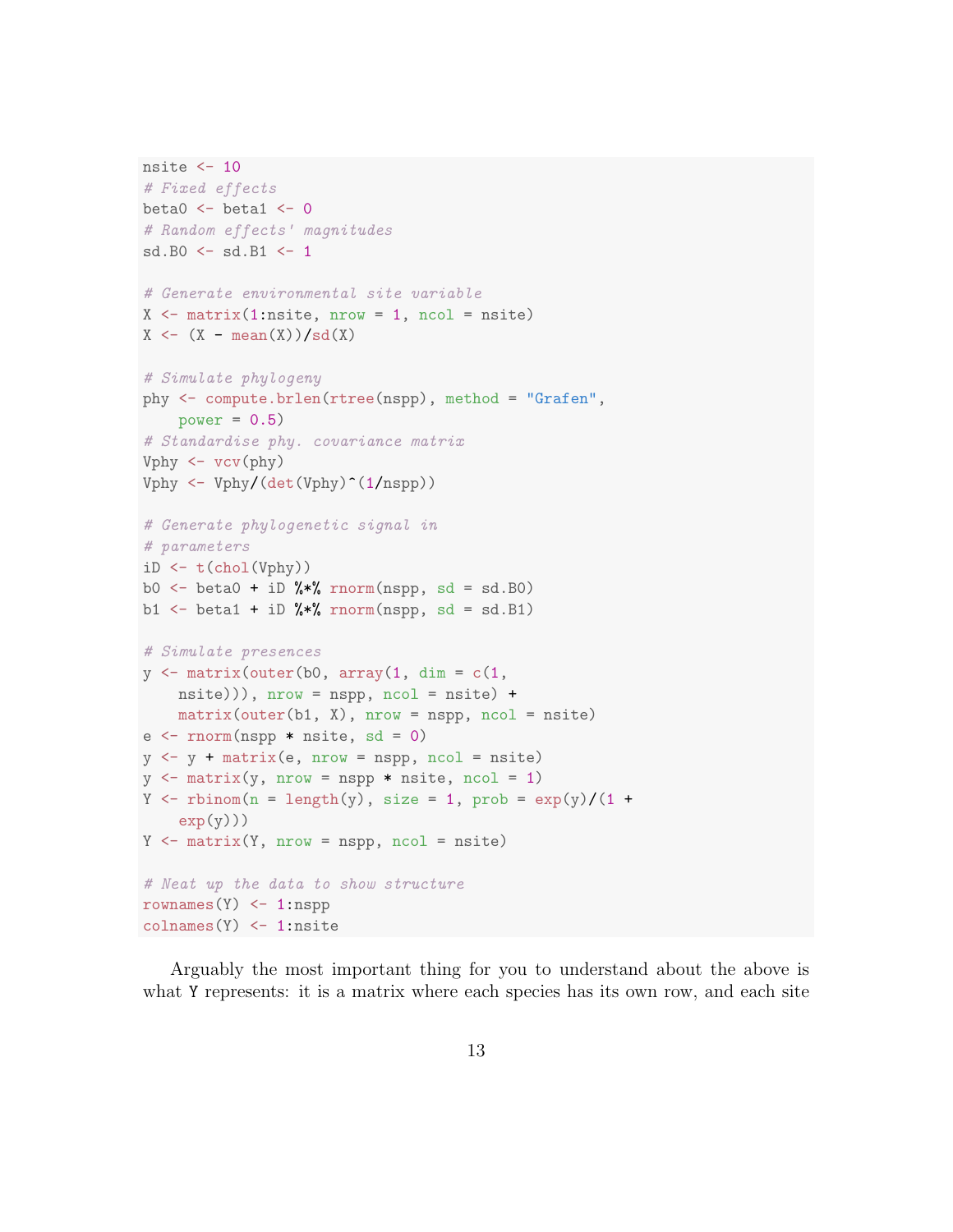its own column (see the final line). When we take the transpose of it, we have what we need to create a comparative.comm object.

We will now transform that data such that it is in a 'long format'—each element in the community matrix will become a row in a data.frame and we will perform a regression (a PGLMM, to be precise!) on that data. This long format is important because PGLMM is sufficiently flexible that it can be fitted to data that don't fit into the comparative.comm format. An example is interaction-network data, of which there is an example in the help file. Calling as.data.frame on a comparative.comm object will convert your data into this long-format structure for you.

```
# Transform data into 'long' format -
# Occurrence data
YY < - matrix(Y, nrow = nspp * nsite, ncol = 1)
# - Environmental (site) data
XX \leftarrow \text{matrix}(kronecker(X, matrix(1, nrow = nspp))ncol = 1), nrow = nspp * nsite, ncol = 1site <- matrix(kronecker(1:nsite, matrix(1,
    nrow = nspp, ncol = 1), nrow = nspp *nsite, ncol = 1)
sp <- matrix(kronecker(matrix(1, nrow = nsite,
    ncol = 1, 1:nspp, nrow = nsp * nsite,
    ncol = 1# - Make data.frame with all data
dat \leq data.frame(Y = YY, X = XX, site = as.factor(site),
    sp = as.factor(sp))# Setup random effects - 1: random
# intercept - species independent
re.1 \leftarrow list(1, sp = dat$sp, covar = diag(nspp))
# - 2: random intercept - species
# phylogenetically covary
re.2 \leftarrow list(1, sp = dat$sp, covar = Vphy)
# - 3: random slope - species
# independent
re.3 \leq list(data,X, sp = data\gp, covar = diag(nspp))# - 4: random intercept - species
# covary
re.4 \leftarrow list(dat$X, sp = dat$sp, covar = Vphy)
# (Random effect for site)
re.site \leftarrow list(1, site = dat$site, covar = diag(nsite))
```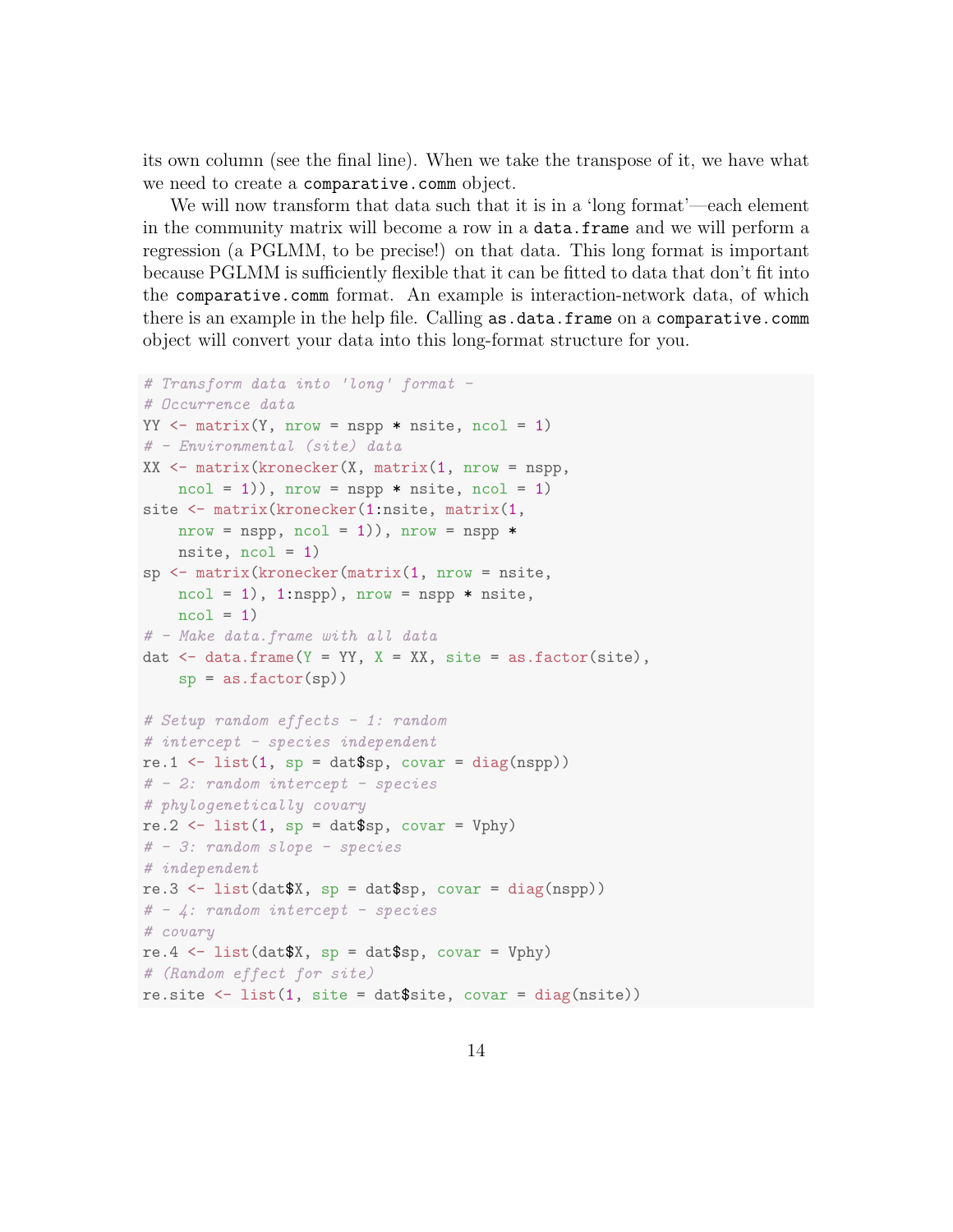```
# Fit model!
model <- communityPGLMM(Y ~ X, data = dat,
    family = "binomial", sp = data$sp, site = dat$site,
    random.effects = list(re.1, re.2, re.3,re.4), REML = TRUE, verbose = FALSE)
```
There are three steps: transforming the data (as discussed above), setting up the random effects, and finally fitting the model. Fitting the model is comparatively easy; make sure you specify your random effects, and if you're modelling presence/absence data set the family to binomial as you might in any GLM.

The random effects describe how likely species are to occur in the sites based on a regression of the environmental variable we simulated in the first step. There are random effects for the intercept of the regression (split into independent and phylogenetically shared variance for each species) and the slope of their relationship (also with phylogenetic and non-phylogenetic components). There is also a random effect for site-level variation. The first section of the help file  $(?pglmm)$  gives examples of how to set up other kinds of hypotheses involving species traits. These map onto the original [Ives & Helmus](#page-16-5) [\(2011\)](#page-16-5) paper that describes PGLMMs.

Your choice of random effects determines the hypotheses you are testing with your data—PGLMMs are attractive mostly because of this flexibility. If you are confused over what random effects to fit, go back to the original papers [\(Ives & Helmus,](#page-16-5) [2011;](#page-16-5) [Rafferty & Ives,](#page-16-6) [2013\)](#page-16-6), and maybe check a more recent (but basic) overview [\(Pearse](#page-16-3) [et al.](#page-16-3), [2014\)](#page-16-3). Powerful methods mean you get to make powerful choices about what you analyse: this is a good thing!

#### <span id="page-14-0"></span>7 Simulation

A good simulation is one that does exactly what you want it to do, and pez provides a number of simulation functions that may be useful to you as (1) tools, or (2) starting points for your own simulations.

scape allows you to repeat the analysis of Helmus  $\&$  Ives [\(2012\)](#page-15-8), simulating the assembly of species across a landscape given phylogenetically structured assembly. The parameters are complex, but they can generate some useful expected distributions, and give you a feel for regional assembly.

Alternatively, you can model the evolution of species and, at the same time, their assembly through a community. The only problem here is that the models are much simpler, but hopefully they are tune-able to your liking! Explore the sim.meta and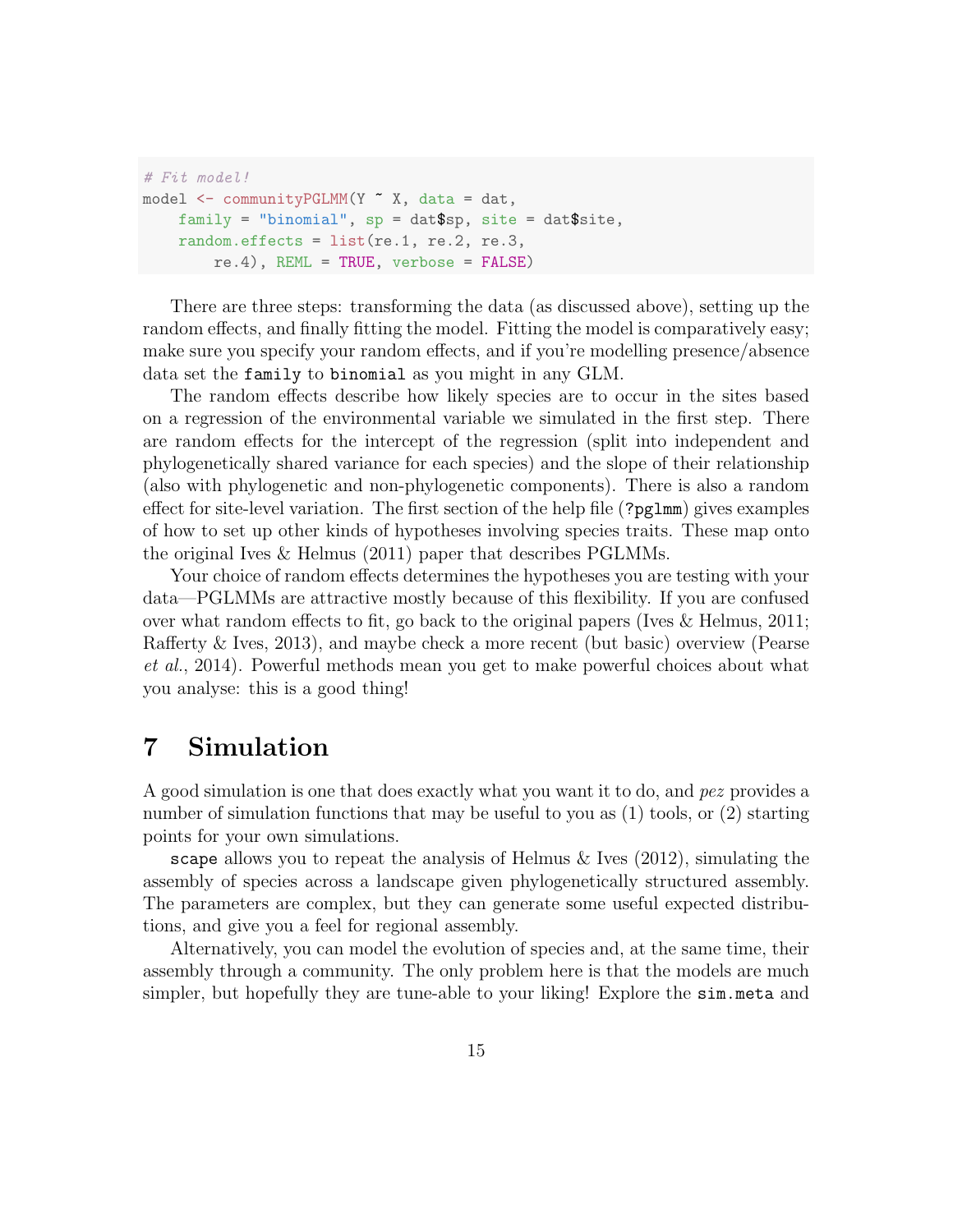sim.phy functions to find out more.

Finally, you can also simulate sets of communities under phylogenetic and/or trait repulsion, using sim.trait.asm. These communities are excellent for use as null models to compare with your own data, and as such they take a comparative.comm object as an argument to generate communities that match your own data.

# References

- <span id="page-15-6"></span>Ackerly, D. (2009) Conservatism and diversification of plant functional traits: evolutionary rates versus phylogenetic signal. Proc. Natl Acad. Sci. 106, 19699–19706.
- <span id="page-15-1"></span>Bryant, J.A., Lamanna, C., Morlon, H., Kerkhoff, A.J., Enquist, B.J. & Green, J.L. (2008) Microbes on mountainsides: contrasting elevational patterns of bacterial and plant diversity. Proceedings of the National Academy of Sciences 105, 11505– 11511, URL <http://www.pnas.org/content/105/suppl.1/11505.abstract>.
- <span id="page-15-0"></span>Cadotte, M., Albert, C. & Walker, S.C. (2013) The ecology of differences: assessing community assembly with trait and evolutionary distances. Ecology Letters 16, 1234–1244.
- <span id="page-15-3"></span>Cavender-Bares, J., Ackerly, D.D., Baum, D.A. & Bazzaz, F.A. (2004) Phylogenetic overdispersion in Floridian oak communities. The American Naturalist 163, 823– 43.
- <span id="page-15-2"></span>Cavender-Bares, J. & Wilczek, A. (2003). Integrating micro- and macroevolutionary processes in community ecology. Ecology, 84, 592-597.
- <span id="page-15-4"></span>Cavender-Bares, J., A. Keen & B. Miles (2006) Phylogenetic structure of Floridian plant communities depends on taxonomic and spatial scale. The American Naturalist 87, S109–S122.
- <span id="page-15-5"></span>Cavender-Bares, J., Kozak, K., Fine, P. & Kembel, S. (2009). The merging of community ecology and phylogenetic biology. *Ecology Letters*, **12**, 693-715.
- <span id="page-15-7"></span>Evans, M.E.K., Smith, S.A., Flynn, R.S. & Donoghue, M.J. (200) Climate, niche evolution, and diversification of the "Bird-cage" evening primroses (Oenothera, sections Anogra and Kleinia). Am. Nat. 173, 225–240.
- <span id="page-15-8"></span>Helmus, M.R. & Ives, A.R. (2012) Phylogenetic diversity-area curves. Ecology 93, S31–S43.